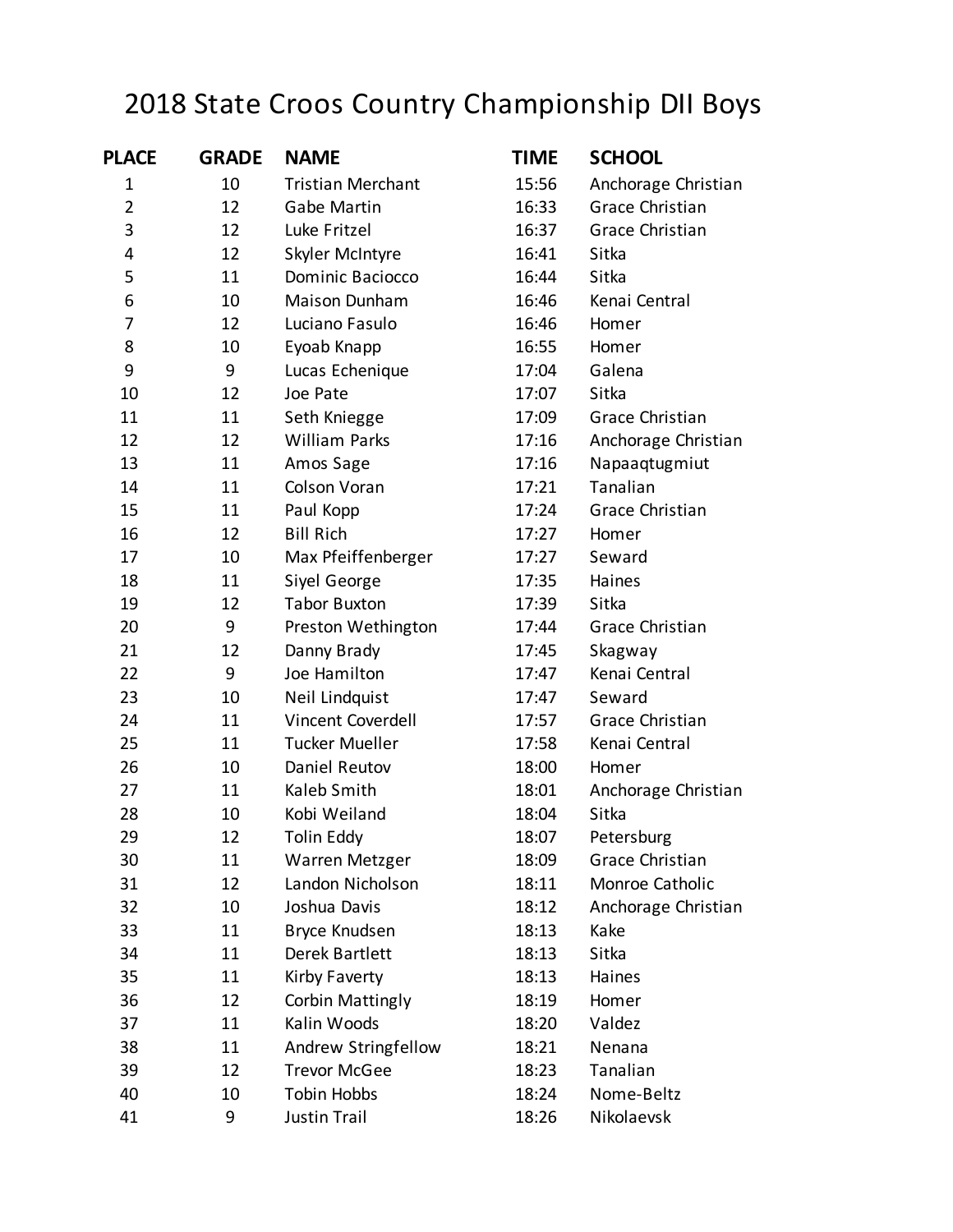| 42 | 9  | Samuel Roberts         | 18:29 | Kenai Central       |
|----|----|------------------------|-------|---------------------|
| 43 | 11 | Evan Stockton          | 18:30 | Kenai Central       |
| 44 | 11 | <b>Preston Silas</b>   | 18:31 | Hutchison           |
| 45 | 10 | Dayton Hoblet          | 18:32 | Mt Edgecumbe        |
| 46 | 11 | <b>Gabriel Silas</b>   | 18:35 | Monroe Catholic     |
| 47 | 9  | Landon Smith           | 18:36 | <b>Bethel</b>       |
| 48 | 12 | Wyatt Belisle          | 18:39 | Skagway             |
| 49 | 11 | Rafael Alfaro          | 18:47 | Valdez              |
| 50 | 12 | Kaleb Hill             | 18:48 | <b>Bristol Bay</b>  |
| 51 | 9  | Luke Cross             | 18:49 | Kenai Central       |
| 52 | 11 | Hahlen Behnken Barkhau | 18:50 | Sitka               |
| 53 | 10 | Caleb O'Hara           | 18:52 | Anchorage Christian |
| 54 | 10 | <b>Brennan Skeek</b>   | 18:52 | Petersburg          |
| 55 | 10 | Jamin Crow             | 18:53 | <b>Bethel</b>       |
| 56 | 11 | Ocean Matley           | 18:54 | Kenai Central       |
| 57 | 10 | Thomas Phelan          | 18:54 | <b>Bethel</b>       |
| 58 | 12 | <b>Ben Cross</b>       | 18:59 | Nome-Beltz          |
| 59 | 10 | Cormac Kesey           | 19:03 | Hutchison           |
| 60 | 12 | Nathaniel Walsh        | 19:03 | Monroe Catholic     |
| 61 | 9  | David Miller           | 19:03 | Nome-Beltz          |
| 62 | 10 | Gary Poe               | 19:06 | <b>Bethel</b>       |
| 63 | 11 | Daniel Kopp            | 19:13 | Galena              |
| 64 | 9  | Sigurd Napoka          | 19:17 | Tuluksak            |
| 65 | 10 | <b>Tobias Robinson</b> | 19:18 | Anchorage Christian |
| 66 | 10 | <b>Mark Davis</b>      | 19:18 | Haines              |
| 67 | 10 | Carson Crager          | 19:18 | Haines              |
| 68 | 9  | Aiden Ivanoff          | 19:23 | Kotzebue            |
| 69 | 10 | Clayton Beachy         | 19:23 | Homer               |
| 70 | 9  | Demetry Hoseth         | 19:24 | Dillingham          |
| 71 | 12 | Jacob Clark            | 19:24 | Kwethluk            |
| 72 | 9  | Chase Lister           | 19:28 | Petersburg          |
| 73 | 9  | <b>Austin Cline</b>    | 19:29 | Homer               |
| 74 | 10 | Paul Huntington        | 19:34 | Galena              |
| 75 | 12 | Lawrence Poe           | 19:35 | <b>Bethel</b>       |
| 76 | 10 | <b>Steven Emerson</b>  | 19:35 | Monroe Catholic     |
| 77 |    | Benjamin Sampson       | 19:36 | Noorvik             |
| 78 | 11 | Kole Sperl             | 19:42 | Petersburg          |
| 79 | 12 | Koren Sperl            | 19:46 | Petersburg          |
| 80 | 11 | John Riddle            | 19:46 | Galena              |
| 81 |    | Graydon Severian       | 19:48 | King Cove           |
| 82 | 11 | Gage Frohnapfel        | 19:49 | Cordova             |
| 83 | 12 | Dohyun (Justin) Kim    | 19:49 | Kotzebue            |
| 84 | 12 | <b>Trevor Wilson</b>   | 19:52 | Unalaska            |
| 85 | 11 | Michael Hensley        | 19:53 | Kotzebue            |
| 86 | 11 | Zach Lucas             | 19:54 | <b>Ben Eielson</b>  |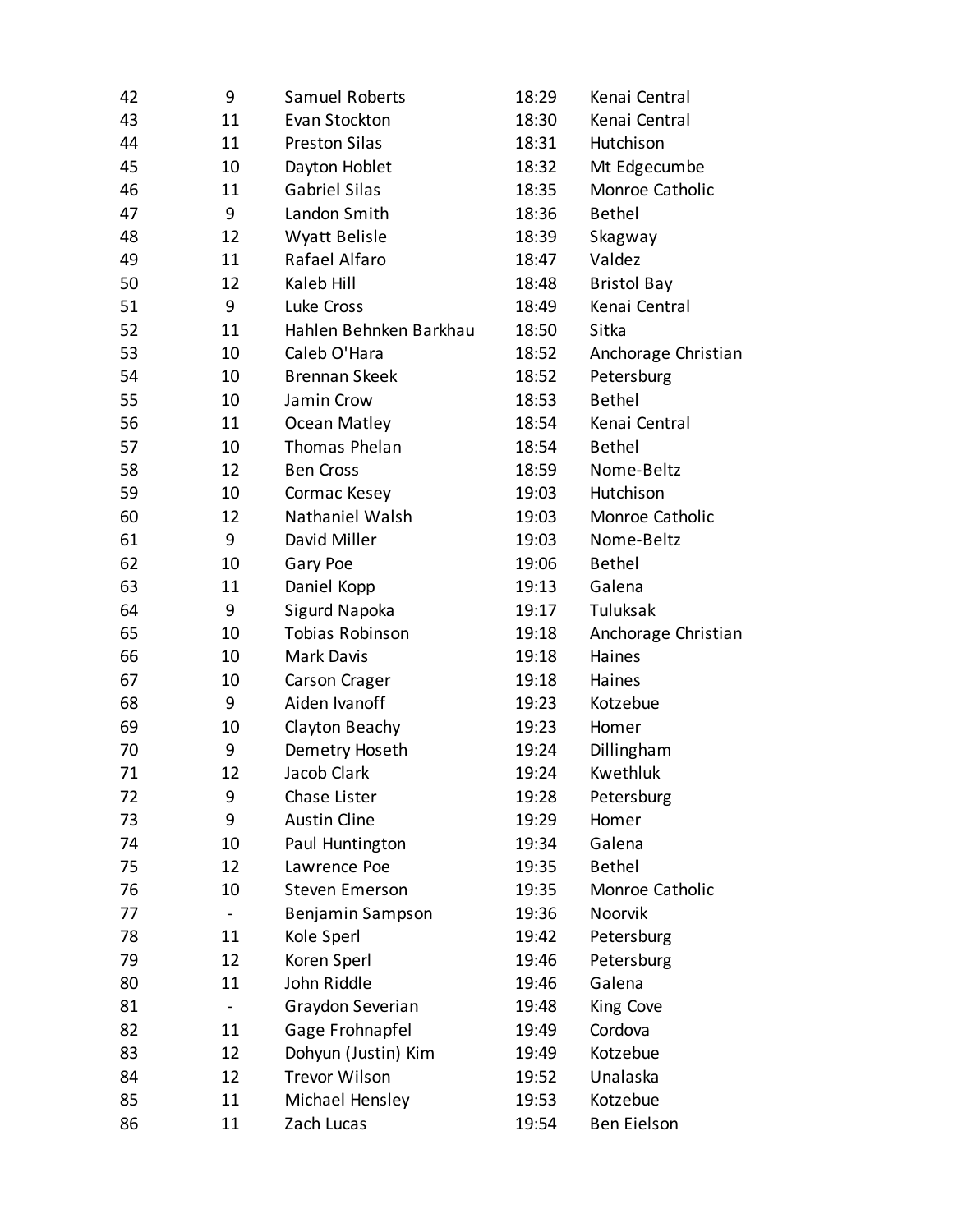| 87  | 12 | Michael Trail           | 19:55 | Nikolaevsk             |
|-----|----|-------------------------|-------|------------------------|
| 88  | 9  | Deston Bifelt           | 19:55 | Galena                 |
| 89  | 11 | Kip Angaiak             | 19:55 | Monroe Catholic        |
| 90  | 9  | Uriah Lucas             | 19:56 | Petersburg             |
| 91  | 9  | Peter Crow              | 20:00 | <b>Bethel</b>          |
| 92  | 12 | Walter John             | 20:04 | Chief Paul Memorial    |
| 93  | 9  | <b>Tyler Chingliak</b>  | 20:04 | Akiachak               |
| 94  | 12 | <b>Edward Atcherian</b> | 20:10 | Chevak                 |
| 95  | 11 | Zeb Khan                | 20:14 | <b>Ben Eielson</b>     |
| 96  | 11 | Chris Alexie            | 20:14 | Quinhagak              |
| 97  | 11 | <b>Eric Tinker</b>      | 20:14 | Akula                  |
| 98  | 9  | Sean Lupie              | 20:19 | Dick R Kiunya Memorial |
| 99  | 11 | Isiah Mongoyak          | 20:21 | <b>Barrow</b>          |
| 100 | 11 | Alvin Werneke           | 20:21 | Kotzebue               |
| 101 | 11 | Esau Weyiouanna         | 20:24 | <b>Barrow</b>          |
| 102 | 12 | Patrick Cunningham      | 20:25 | Haines                 |
| 103 | 9  | Joseph Riddle           | 20:31 | Galena                 |
| 104 | 10 | Caleb Hinson            | 20:32 | Haines                 |
| 105 | 12 | Tom Tunutmoak           | 20:33 | <b>Keggat Miut</b>     |
| 106 | 11 | Austin Lane             | 20:34 | Kali                   |
| 107 | 11 | <b>Edward Kokeok</b>    | 20:38 | Shishmaref             |
| 108 | 12 | Leonardo Mandelo        | 20:40 | Chevak                 |
| 109 | 10 | Keegan St. Amand        | 20:50 | Glennallen             |
| 110 | 11 | Alvin Washington        | 20:54 | Galena                 |
| 111 | 9  | Micah Mitchell          | 20:55 | Napaaqtugmiut          |
| 112 | 9  | Kameron Rexford         | 20:56 | <b>Barrow</b>          |
| 113 | 10 | Stephen Thompson        | 20:57 | <b>Barrow</b>          |
| 114 | 11 | Dorian Wallace          | 21:03 | Effie Kokrine          |
| 115 | 10 | <b>Brian Aichele</b>    | 21:06 | King Cove              |
| 116 |    | Kane Hoffman            | 21:08 | Noorvik                |
| 117 | 12 | Christopher Mayer       | 21:10 | Monroe Catholic        |
| 118 | 12 | Damian Gust             | 21:10 | New Stuyahok           |
| 119 | 10 | <b>Austin Clarkson</b>  | 21:12 | Monroe Catholic        |
| 120 | 11 | <b>William Deaton</b>   | 21:18 | Cordova                |
| 121 | 10 | Xavier Smith            | 21:35 | <b>Keggat Miut</b>     |
| 122 | 10 | Julian Cumps            | 21:35 | Petersburg             |
| 123 | 11 | Josh Morry              | 21:39 | Nunamiut               |
| 124 | 12 | Robert Wise             | 21:41 | George Morgan          |
| 125 | 9  | Zachary Kolbe           | 21:43 | Dillingham             |
| 126 | 12 | John Miner              | 21:44 | Kotzebue               |
| 127 | 10 | Samuel Beans-Polk       | 21:49 | <b>Bethel</b>          |
| 128 | 10 | Eli Williamson          | 21:51 | Haines                 |
| 129 | 12 | Jacob Brouilette        | 21:53 | Elim                   |
| 130 | 12 | Dillon Chaney           | 21:58 | Dillingham             |
| 131 | 11 | Eli Moonin              | 21:59 | Port Graham            |